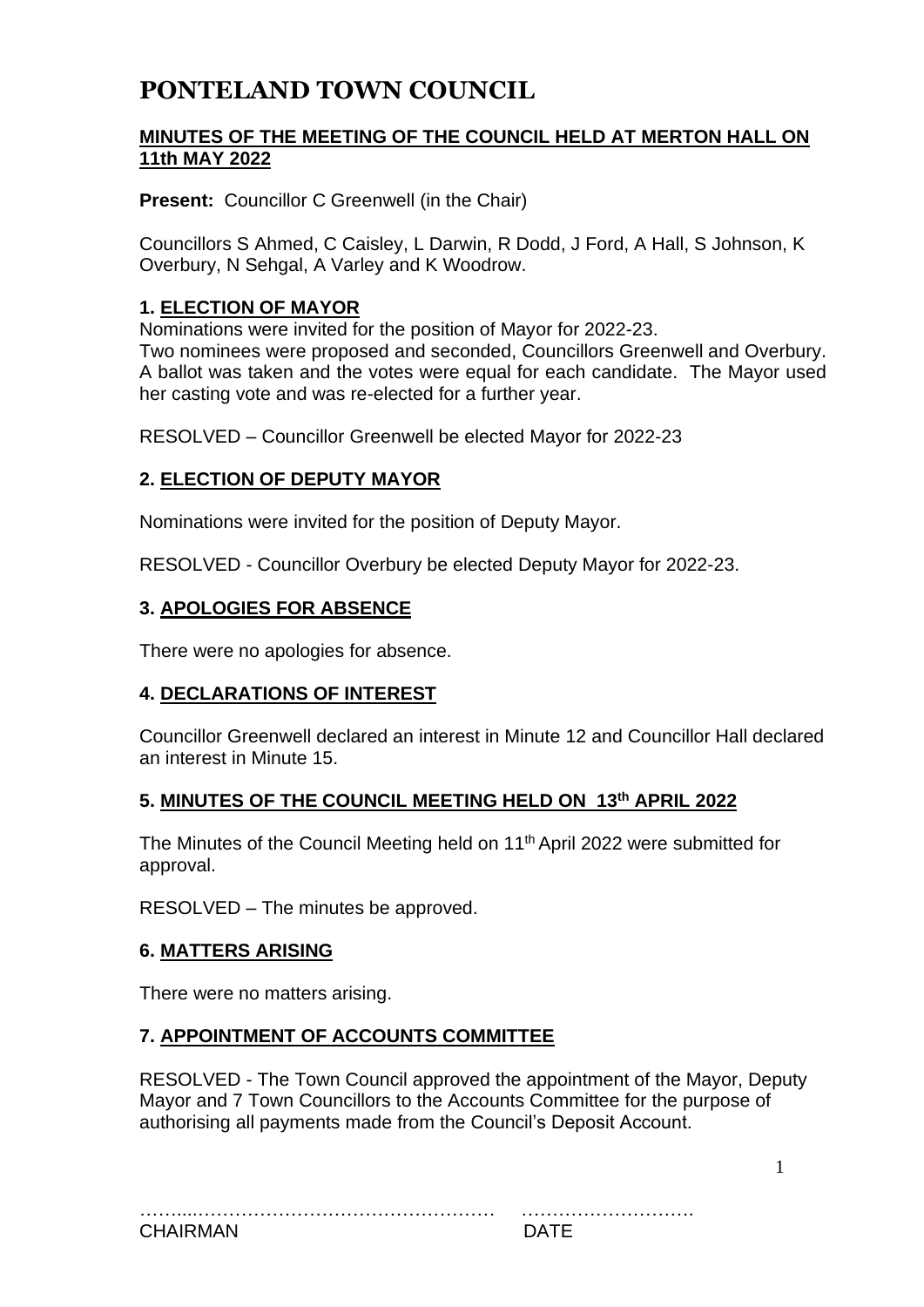# **8. APPOINTMENT OF REPRESENTATIVES ON LOCAL ORGANISATIONS**

A list of the current appointees to local organisations had been circulated. In relation to the Ponteland Memorial Hall, Councillor Hall pointed out that the hall Committee no longer met since they had become a CIO. He was however willing to act as a contact between the hall and the Town Council.

It was agreed that this outside body should be removed from the list. In relation to Ageing Well, it was agreed that Councillor Overbury would be removed from the organisation as it was not meeting at present.

RESOLVED – The list of representatives on local organisations be approved subject to the two amendments listed above being made.

# **9. TOWN COUNCIL COMMITTEES/WORKING PARTIES**

A list of the current appointees to Town Council Committees and Working Parties had been circulated.

Councillor Caisley had previously mentioned that she was standing down from the Environment Working Party. Councillor Greenwell asked to join the Working Party.

RESOLVED – The list of Committees and Working Parties be approved subject to the amendments listed above.

# **10. PLANNING**

## **(i) Planning Committee**

Minutes of meetings held on 29<sup>th</sup> March and 12<sup>th</sup> April 2022 were circulated for information.

# **(ii) Report on recent planning decisions**

There were no reports.

#### **11. DATES OF TOWN COUNCIL MEETINGS AND CALENDAR OF MEETINGS FOR 20222-23**

A list of proposed dates for Town Council Meetings for the forthcoming year had been circulated. Councillors were asked to retain this information and note the various dates.

The Clerk stated that it was hoped the Environment Working Party could agree the dates for the forthcoming year at their first meeting scheduled for 23<sup>rd</sup> May. In relation to the Highways Working Party, it was more difficult to agree a schedule due to the attendance by an NCC officer.

The Clerk mentioned that she would try and schedule at least two meetings of the Cemetery Committee for the forthcoming year.

Councillor Caisley asked if it was possible to consider introducing hybrid meetings. The Clerk replied that it was currently illegal for parish and town councils to hold hybrid meetings. The Government were being lobbied by NALC to change the legislation to allow remote and hybrid meetings to attract younger councillors to be elected.

RESOLVED – The dates be approved.

……....………………………………………… ……………………….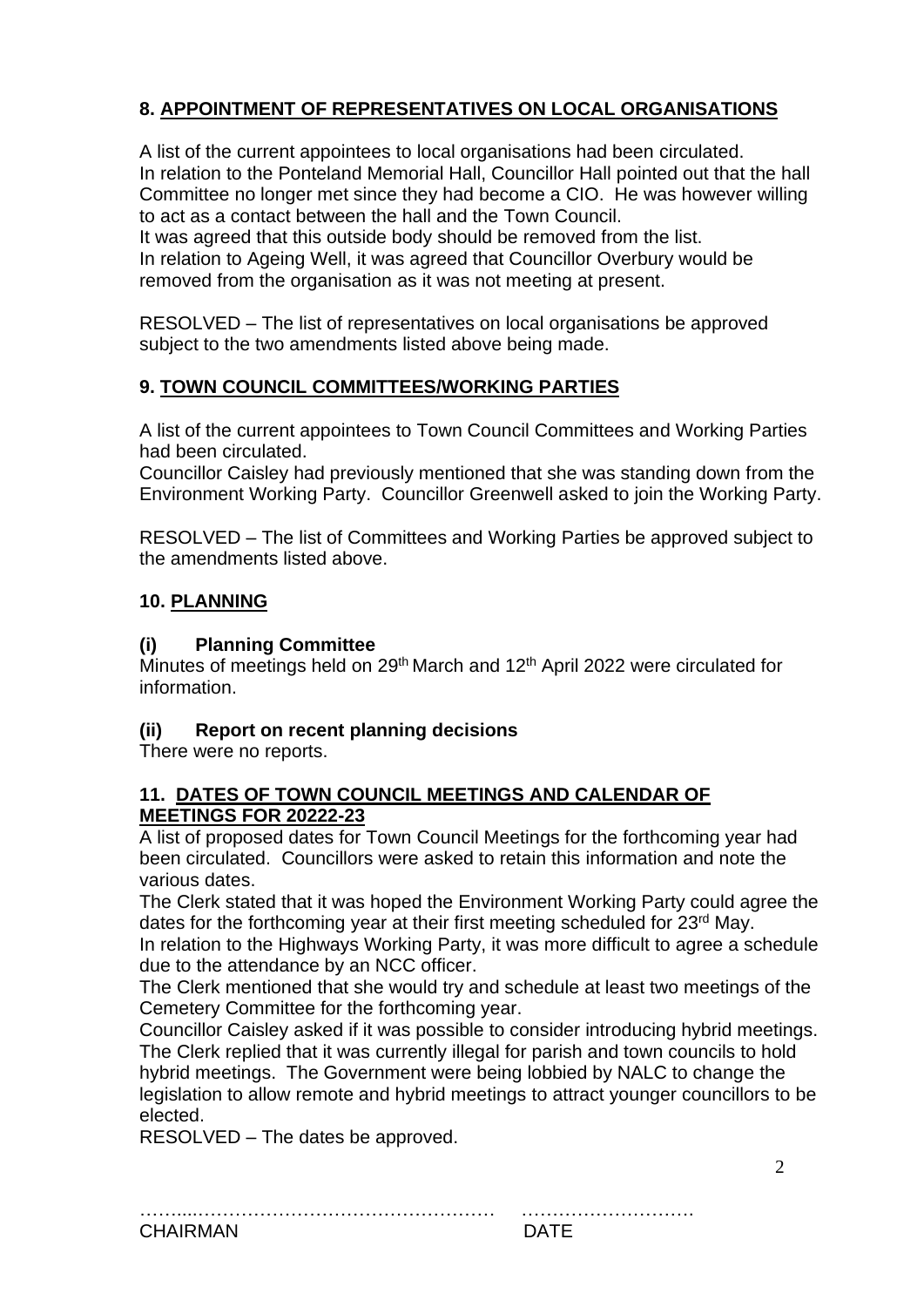# **12. GRANT APPLICATIONS & REPORT FROM NE YOUTH**

Members were reminded that consideration was given to a grant application from NE Youth at the last Council meeting.

Councillors felt that they could not agree to the grant due to the lack of reports being received from the organisation.

It was agreed that the application would be re-considered once agreement had been reached with the organisation.

NE Youth were advised of the Council's decision after the meeting and a report was received on 20<sup>th</sup> April which was circulated to Councillors. An assurance that bi-monthly reports would be produced had been given in the report.

The application was presented to the meeting for consideration.

Various comments were made about the report. Councillors felt it was positive but lacked some key information such as where the young people came from who engaged with the youth workers, did all the youths who used the club at Merton Hall live in Ponteland, was the youth club making current anti-social behaviour worse. In response to the questions relating to the youths who attended Merton Hall on a Thursday evening, Councillor Greenwell said that she believed that they had to be attendees of Ponteland High School.

A suggestion had been made at the agenda meeting on 3<sup>rd</sup> May to provide half of the grant to allow them to pay for the usage of the hall to date. The remainder of the funds could be held until later in the year. It was important that the promised reports were produced.

Councillors were asked to submit any questions they had regarding information that had not been included in the report to the Clerk who would pass them onto NE Youth.

There was a general discussion on the ongoing problems faced with antisocial behaviour.

A suggestion was made to arrange a meeting with the Leisure centre, Waitrose and the Police and possible the Police & Crime Commissioner to discuss the problems and find a way forward. The County Councillors for the area agreed to organise this and invite the Town Council to attend.

#### RESOLVED –

(i) A grant of £600 be approved to meet the cost of room hire to date and the remaining £600 be retained until later in the year.

(ii) Councillors submit their questions to the Clerk as set out above who would pass them on to NE Youth.

(iii) County Councillors agreed to arrange a meeting with various agencies as outlined above.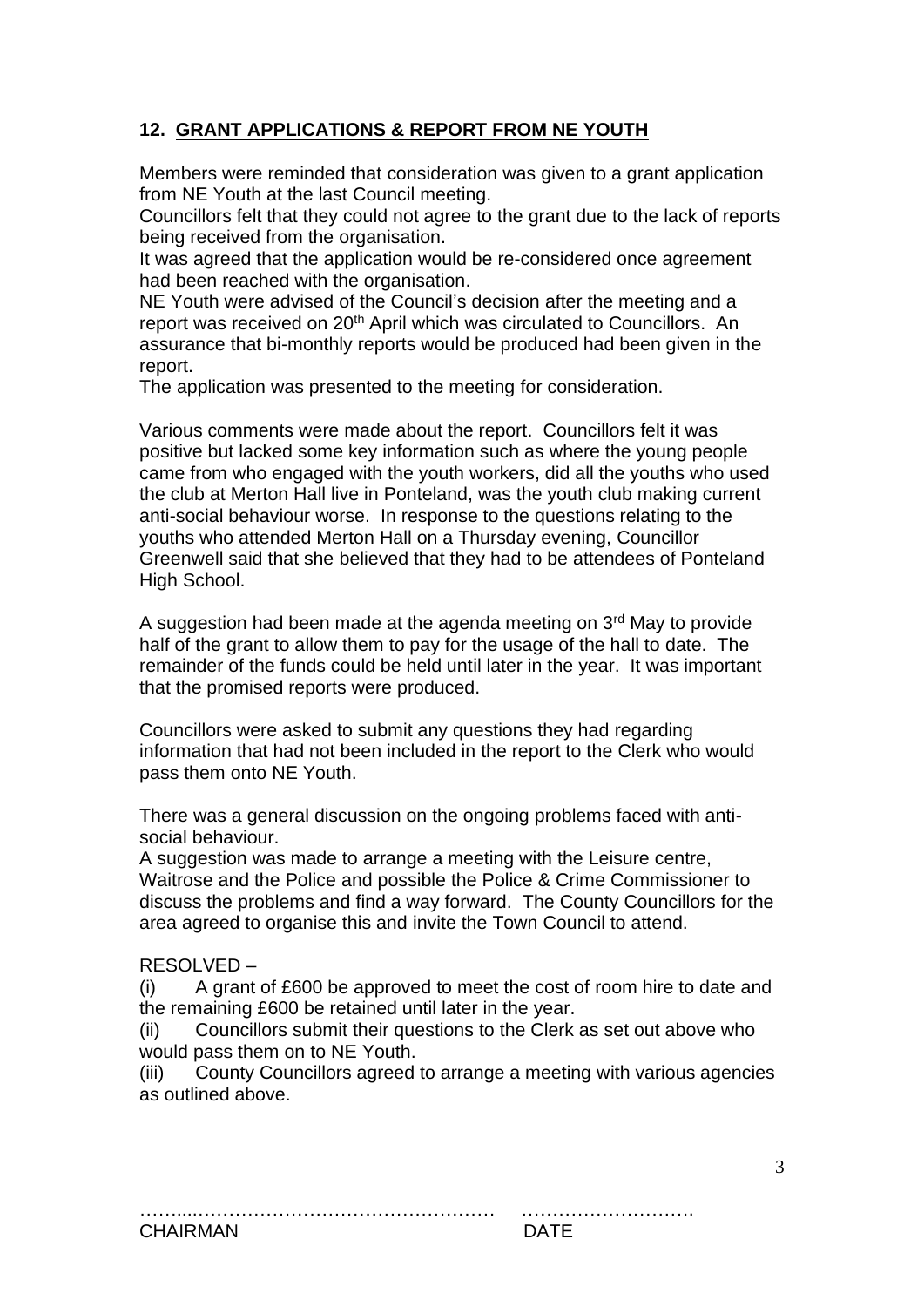**Note Councillor Greenwell declared an interest and took no part in the discussion or voting other than to provide points of information.**

## **13. REPORT RE PNV**

The Clerk had circulated a report advising members of the current situation regarding the Pont News and Views magazine.

At a recent meeting of the editorial group of PNV the Clerk and member of staff who produced the accounts had produced a report relating to the financial situation.

Councillors were advised of the problems faced during 2020-21 due to the Pandemic which had resulted in the magazine making a loss. This was down to several issues such as lack of advertising, producing three online issues only and some advertisers requesting refunds.

Town Councillors had been asked for their views about publishing the magazine during the Pandemic and they felt it was important to continue to produce PNV either digitally or a paper copy. They agreed at the time to make a financial contribution to ensure the publication could continue.

At the end of the last financial year 2021-22, the income was still lower than previous years. However, expenses were increasing due to paper and printing costs. The editor made every effort to ensure that value for money was achieved. The accounts had not yet been produced by the accountant however the records kept by the Town Council showed that there was a shortfall.

In 2021-22 all invoices submitted from the Town Council to PNV were reimbursed and all invoices that had been sent out in that year had been paid. There were funds in the PNV account but there was likely to be a projected deficit.

At the recent agenda meeting held on  $3<sup>rd</sup>$  May, a suggestion had been made to carry forward £6000 from last year to offset the shortfall figure. This could be repaid when the situation improved.

The editor made every effort to attract advertising however he felt that the Pandemic had had a significant impact on the magazine. He believed things would improve although this may take time due to the current cost of living crisis. Councillors agreed that it may take some time for things to return to some sort of normality.

Councillors asked about the distribution to new houses in the parish area such as Jameson Manor, Jameson Fields and Medburn. The Clerk advised Councillors that the number of magazines would have to be increased in order to achieve the deliveries however, the distributors had stated that they could not deliver to areas where there was heavy machinery on site. This was an ongoing situation between the editor and the distributors.

RESOLVED –

CHAIRMAN DATE

……....………………………………………… ……………………….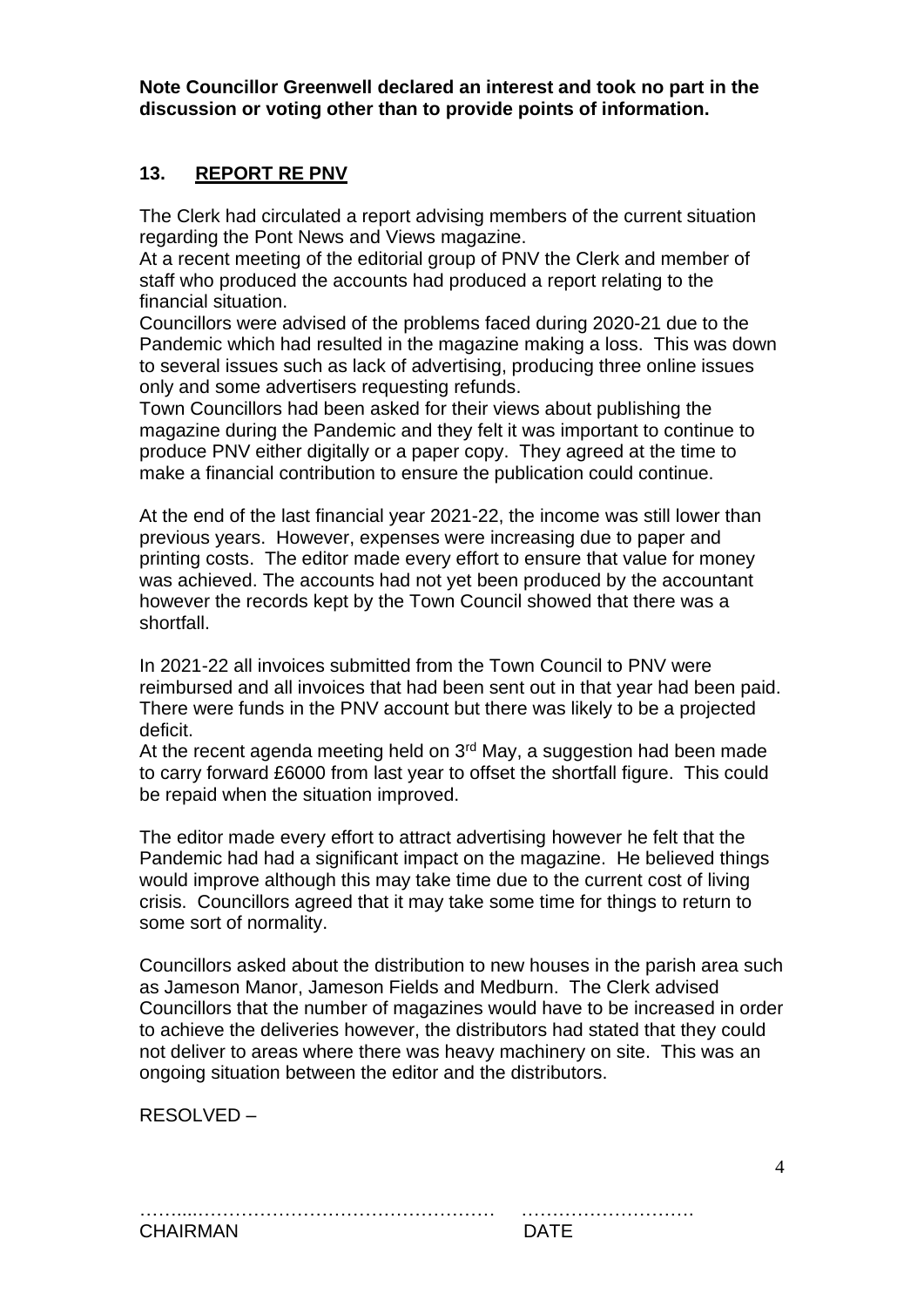(i) The Council noted the information set out in the report and would await further updates when required.

## **13. REPORT RE PNV (Continued)**

(ii) The Council agreed to carry forward funds from 2021-22 to this year to cover the shortfall on the understanding that this was repaid when the situation improved.

## **14. REPORT RE SUBSIDISED EVENING BUS SERVICE**

A report relating to the above had been circulated.

Councillors were reminded that the Town Council had been subsidising an evening bus service (number 74) for several years for one night at the weekend between Ponteland and Newcastle.

The budget figure of £4973 was agreed at the special budget meeting held on 21st January.

Councillor Varley had advised the Council that a new timetable from Stagecoach was running from March 2022 and this showed a late service running from Newcastle 7 days a week up until 23.10. He therefore asked if the Council could discuss this and consider giving notice to Go Northeast for the number 74 service.

The Clerk had contacted NCC to find out the details of any notice to be given to the bus company. She had been advised that 4 weeks' notice had to be provided. However, if the Stagecoach timetable changed for any reason, it would not be possible to restart the 74 service.

Some Councillors felt it was too early to stop the service as the Stagecoach service may not continue if it was not well used. There was also a concern that the Stagecoach service did not travel to Medburn.

County Councillor Jones expressed her concern at the possible withdrawal of the service which affect Medburn. The new service might not continue, and it would not be possible to reintroduce the 74 bus service.

The Clerk was asked to request the usage figures with Go Northeast and circulate them to Councillors.

RESOLVED – It was agreed to continue with payment of the subsidy for evening bus service for the current financial year.

#### **15. SECOND LETTER FROM PONTELAND ROTARY CLUB RE THE DUCK RACE**

A second letter from Ponteland Rotary Club relating to the above had been circulated for consideration.

The letter was seeking agreement from the Town Council to meet the cost of providing toilets for the event.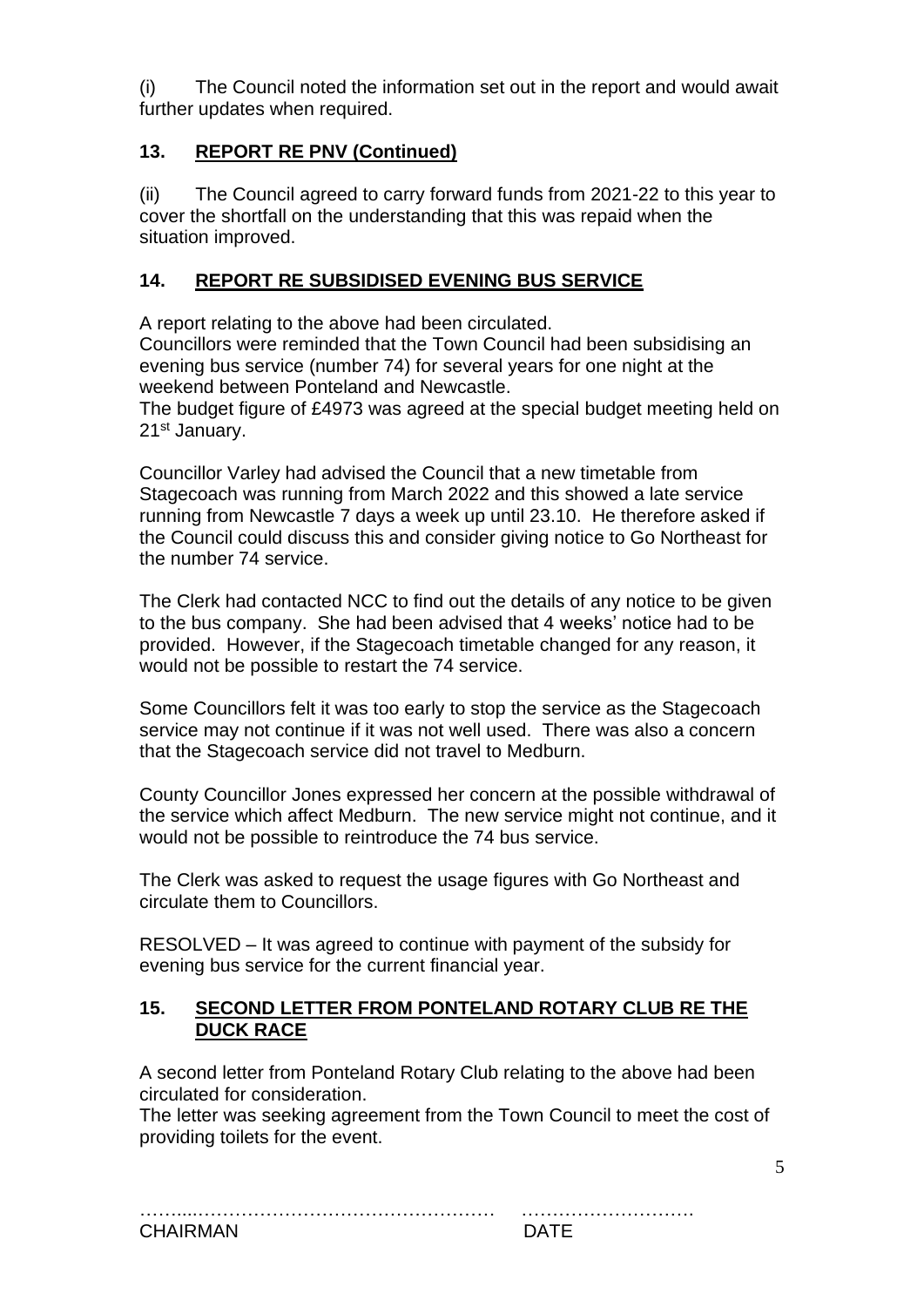The Clerk also reminded Councillors that they had agreed permission for the organisers to use the Park for the Duck Race on 4<sup>th</sup> September however, they had asked for more information about numbers of classic cars.

## **15. SECOND LETTER FROM PONTELAND ROTARY CLUB RE THE DUCK RACE (Continued)**.

Councillor Hall had reported that there would be no more than 20 cars. The numbers would be monitored, and car owners would be advised not to attend if the ground was judged to be unsuitable following heavy rainfall.

The Clerk was asked to check with the Scouts and report back to members on their views.

RESOLVED – The Council agreed to provide the toilets for the Duck Race and would await further information on the views of the scouts regarding the classic cars.

#### **Note – Councillor Hall declared an interest in Minute 15 above and provided information but did not take part in the general discussion and voting,**

# **16. EVENTS WORKING PARTY**

Minutes of a meeting of the Events Working Party held on 11th April 2022 had been circulated. There were no recommendations.

A further meeting had been held on  $9<sup>th</sup>$  May and the minutes would be submitted to the June Town Council meeting.

Councillor Caisley asked about the decoration of business premises and said she was disappointed that companies had not yet put-up displays to celebrate the Jubilee.

The Clerk reported that the letter sent to businesses had asked them to decorate their premises by a certain date ready for judging on the 30<sup>th</sup> May so there would likely more decorations displayed in the coming weeks.

RESOLVED – The Minutes be approved, and the information reported at the meeting be noted.

## **17. NORTHUMBERLAND COUNTY COUNCIL REPORT**

Councillor Dodd reported that there were currently a lot of roadworks taking place however this proved that there was investment in the area although he had received several complaints.

Work was ongoing on the North Road.

Councillor Johnson asked about the road beyond the Parish boundary on the A696 which was quite dangerous in the dark as there were no cats eyes, and the road markings were very faint. Councillor Dodd agreed to look into this. Councillor Darwin stated that vehicle access was now available at the sports fields.

Councillor Varley asked if there was a date for the resurfacing of Cheviot View and outside of the Golf club.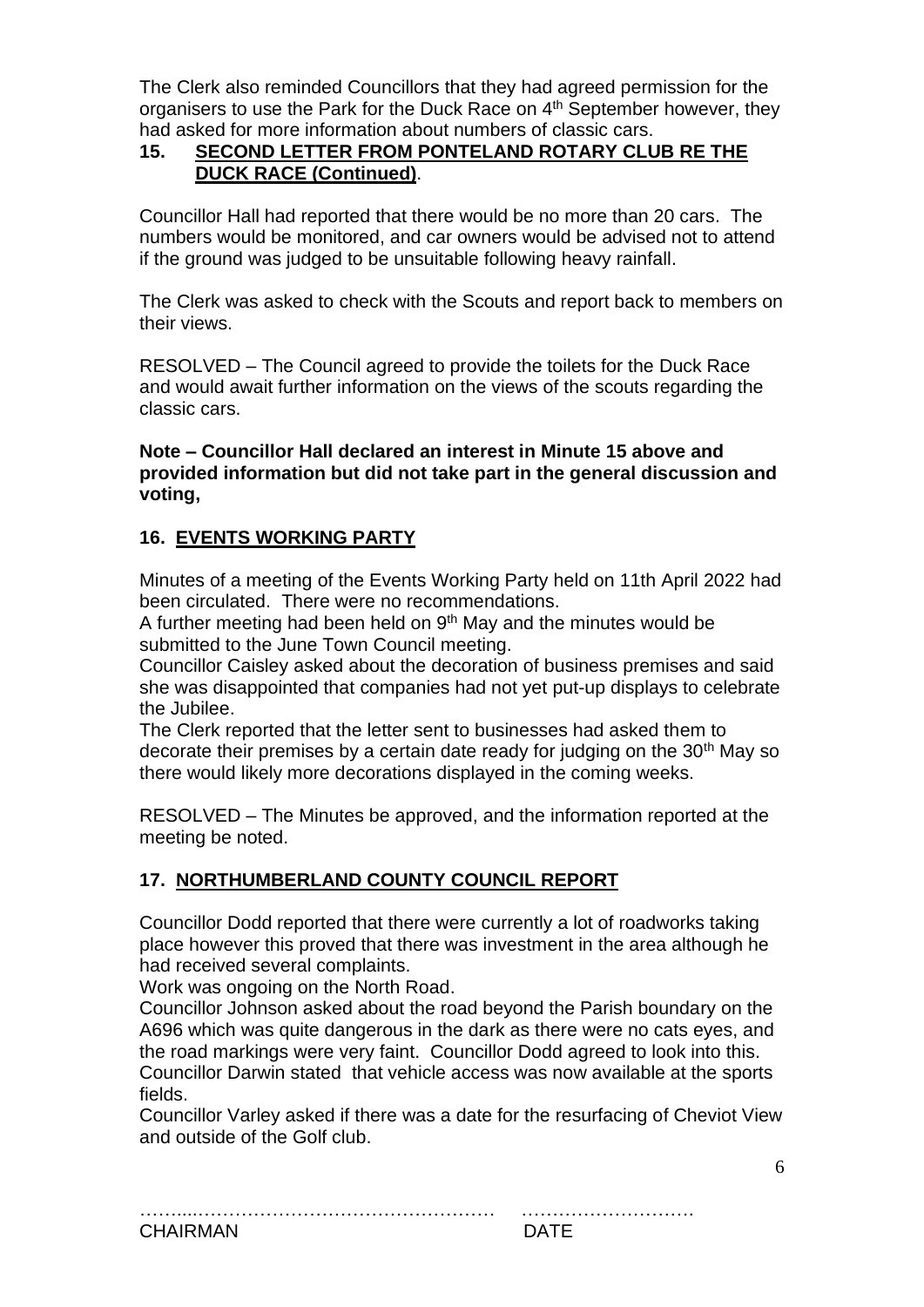The Clerk reported that a gentleman had visited the office to complain about the state of the road at the Golf Club and this had been reported to NCC who had said they would send a surveyor out to look at this area.

# **17. NORTHUMBERLAND COUNTY COUNCIL REPORT(Continued**

Councillor Darwin agreed to refer this to NCC Highways.

Councillor Jones stated that she had also received complaints about the amount of roadworks and road closures.

Work to the Stamfordham Road had been completed and some of the smaller roads would now receive attention.

Councillor Jones asked if the Highways Working Party would consider including an item re pavements at Medburn onto their LTP submission. Councillor Hall said this had been discussed and the Working Party had been advised it was unlikely to go ahead due to the high costs involved.

Councillor Jones also stated that if anyone at the Town Council was interested in re-starting the Ageing Well project in Ponteland, she would be pleased to get involved. This had stopped during the Pandemic but could start up again.

## **18. MAYOR'S REPORT**

A report by the Mayor had been circulated.

An additional report had been circulated relating to a visit by the Mayor to the youth club at Merton Hall on 5<sup>th</sup> May.

RESOLVED – The report be accepted.

#### **19. REPORTS BY TOWN COUNCIL REPRESENTATIVES ON LOCAL ORGANISATIONS**

## (i) **Report re Memorial Hall AGM**

Councillor Hall had circulated a report relating to his attendance at the Memorial Hall AGM.

Following on from the report, the Clerk had been contacted by the Chairman of the hall to ask if the Council would still be willing to offer a grant to the hall to allow them to engage a business/financial consultant to assist them with improving their financial situation.

This had been agreed in November 2020 following a request from the hall for a grant to help them with repairs to their internal pipework.

Councillors agreed that the hall should obtain prices for these services and then submit an application to the Council for the funds. Could they also provide the name of the business/company This would be in addition to their annual grant which had been halved as part of the budget process to £3,300. The Clerk was asked to convey this response to the Hall Chairman.

## **20. ACCOUNTS/ BANK RECONCILIATION/ BUDGET REPORT**

The Accounts Committee approved payments totalling £35,116.04.

| <b>CHAIRMAN</b> |  |
|-----------------|--|